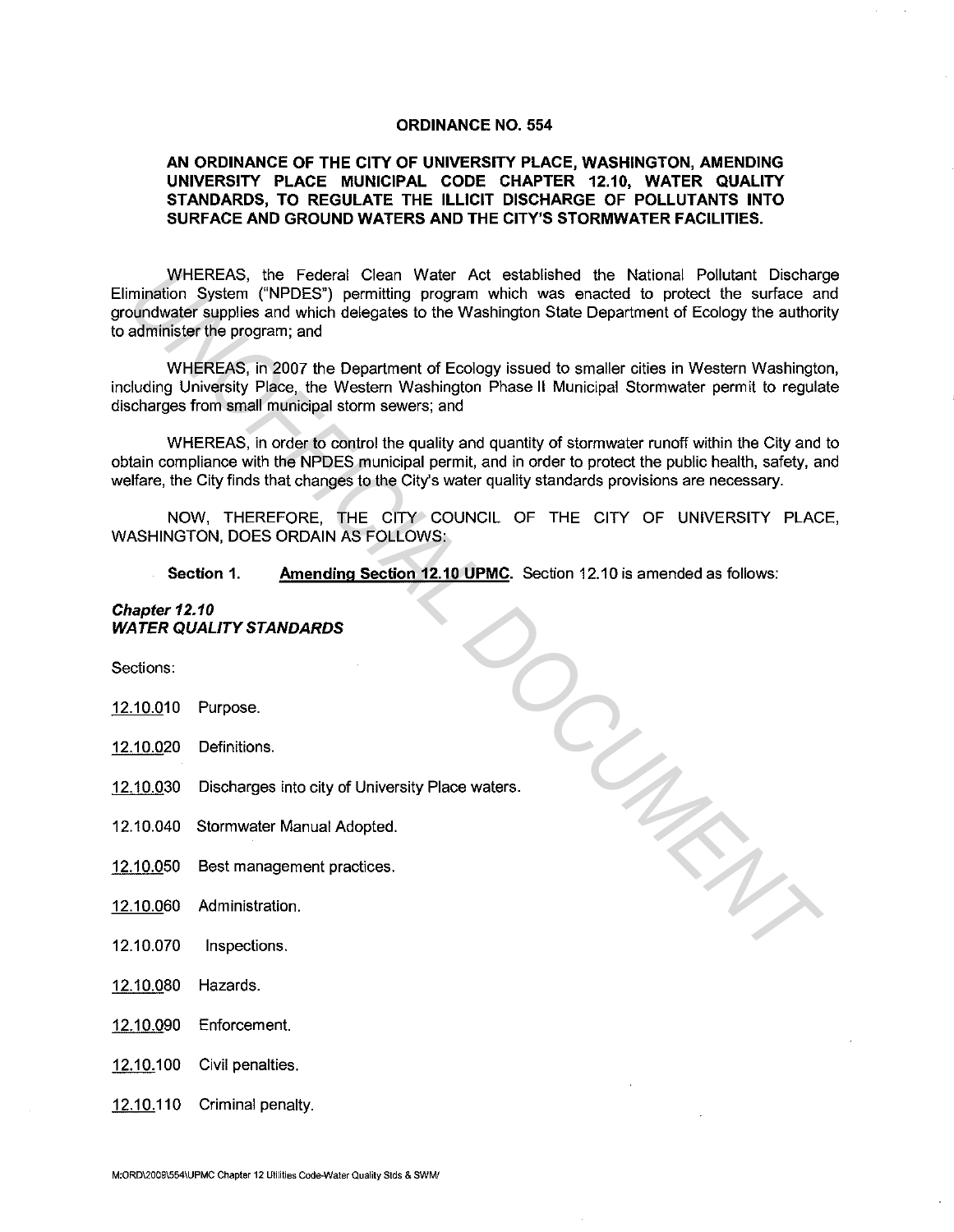- 12.10.120 Discharges of pollutants into municipal separate storm sewer system Liability for Expenses
- 12.10.130 Private wells prohibited.
- 12.10.140 Construction Intent.

## **12.10.010 Purpose.**

The purpose of this chapter is to protect the city's surface and ground water quality by providing minimum requirements for reducing and controlling the discharge of contaminants. The city council recognizes that water quality degradation can result either directly from one discharge or through the collective impact of many small discharges. Therefore, this chapter prohibits the discharge of contaminants into surface and storm water and ground water, and outlines preventive measures to restrict contaminants from entering such waters. These measures include the implementation of best management practices (BMPs) by the residents of the city of University Place.

The city council finds this chapter is necessary to protect the health, safety and welfare of the residents of the city of University Place and the integrity of the city's resources for the benefit of all by: minimizing or eliminating water quality degradation; preserving and enhancing the suitability of waters for recreation, fishing, and other beneficial uses; and preserving and enhancing the aesthetic quality and biotic integrity of the water. The city council recognizes that implementation of this chapter is required under the federal Clean Water Act, 33 U.S.C. 1251 et seq. In meeting the intent of the Clean Water Act, the city council also recognizes the importance of maintaining economic viability while providing necessary environmental protection and believes this chapter helps achieve both goals. re purpose of this chapter is to protect the city's surface and ground water quality by providing minimus<br>surfaments for reducting and controlling the discharge of contaminants. The city countil recognizes the<br>site and inf

# **12.10.020 Definitions.**

The following definitions shall apply in the interpretation and enforcement of this chapter:

A. "AKART" means an acronym for "all known, available, and reasonable methods of prevention, control, and treatment." AKART shall represent the most current methodology that can be reasonably required for preventing, controlling, or abating the pollutants associated with a discharge.

8. "Best management practices" or "BMPs" mean the schedules of activities, prohibitions of practices, maintenance procedures, and reasonable physical, structural, managerial, or behavioral activities that, when used singly or in combination, prevent or reduce the release of pollutants or other adverse impacts to surface and/or ground waters of the State.

C. "Chapter" means this chapter and any administrative rules and regulations adopted to implement this chapter.

D. "City" means the city of University Place.

E. "Clean Water Act" means 33 U.S.C. 1251 et seq., as amended.

F. "Department" means the city of University Place public works department, or other department designated by the City Manager.

G. "Director" means the city of University Place public works department director, or other person designated by the City Manager, or any duly authorized representatives of the directors.

H. "Discharge" means to throw, drain, release, dump, spill, empty, emit, or pour forth any matter to fiow, run, or seep from land or be thrown, drained, released, dumped, spilled, emptied, emitted, or poured into the City's municipal separate storm seweries or waters of the State.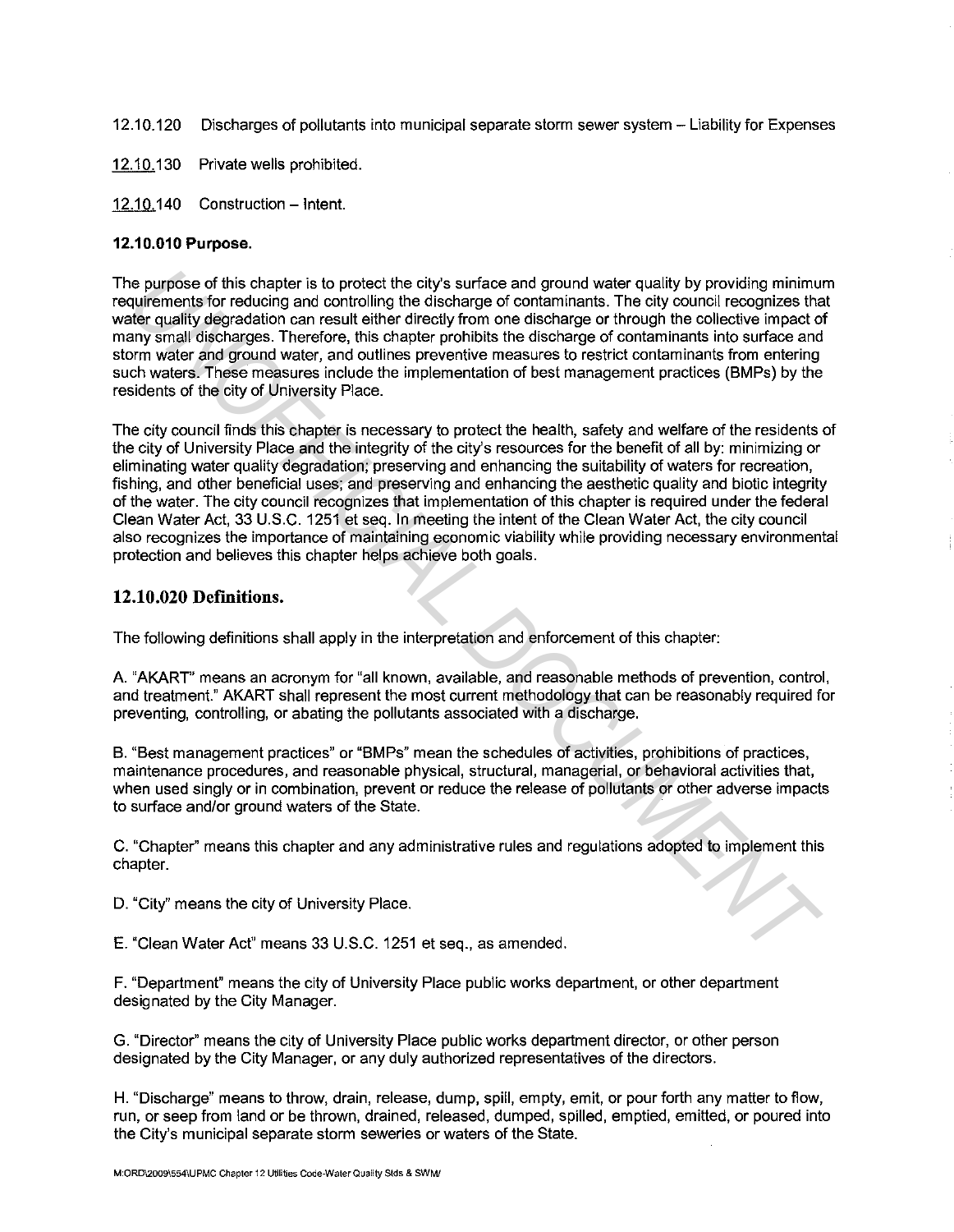I. "Ground water" means all waters that exist beneath the land surface or beneath the bed of any stream, lake, or reservoir, or other body of surface water, whatever may be the geological formation or structure in which such water stands or flows, percolates or otherwise moves.

J. "Hypercholorinated" means water that contains more than 10 mg/Liter chlorine. Disinfection of water mains and appurtenances requires a chlorine residual of 10 mg/Lat the end of the disinfection period. This level is well above the Maximum Residual disinfectant Level of an annual average of 4 mg/Liter chlorine for potable water.

K. "Illicit connection" means any man-made conveyance that is connected to the City's municipal separate storm sewer without a permit, excluding roof drains and other similar type connections. Examples include sanitary sewer connections, floor drains, channels, pipelines, conduits, inlets, or outlets that are connected directly to the municipal separate storm sewer system.

L. "Illicit discharge" means any direct or indirect discharge to a municipal separate storm sewer that is not composed entirely of storm water except discharges expressly allowed by this Chapter

M. "King County Surface Water Design Manual" ("KCSWDM") means the City's adopted Storm Water Manual that sets forth the drainage and erosion control requirements, BMPs, design, and maintenance procedures and guidance for stormwater management.

N. "Low Impact Development (LID)" means a stormwater management and land development strategy applied at the parcel and subdivision scale that emphasizes conservation and use of on-site natural features integrated with engineered, small-scale hydrologic controls to more closely mimic predevelopment hydrologic functions.

0. Municipal Separate Storm Sewer System (MS4) means a conveyance, or a system of conveyances, (including roads with stormwater drainage systems, municipal streets, catch basins, curbs, gutters, ditches, manmade channels, or storm drains):

- (i) owned or operated by the City;<br>(ii) designed or used for collecting
- designed or used for collecting or conveying stormwater;
- (iii) which is not a combined sewer; and
- (iv) which is not part of a publicly owned treatment works as defined at 40CFR 122.2.

P. "National Pollutant Discharge Elimination System" or "NPDES" means the national program for issuing, modifying, revoking, and reissuing, terminating, monitoring and enforcing permits, and imposing and enforcing pretreatment requirements, under sections 307, 402, 318, and 405 of the Federal Clean Water Act, for the discharge of pollutants to surface waters of the state from point sources. These permits are referred to as NPDES permits and, in Washington State, are administered by the Washington Department of Ecology. The City's NPDES permit means the Western Washington Phase II Municipal Stormwater Permit issued by the Department of Ecology. Tillpit connection" means any man-made conveyance that is connected to the City's municipal<br>anare stom severe without a premit, excluding roof drains and other similar type connections.<br>Anarelis minicipal compressions and

Q. "Non-Stormwater Discharge" means any discharge to the storm drainage system that is not composed entirely of storm water. Examples include but are not limited to sanitary wastewater, laundry wastewater, noncontact cooling water, vehicle wash wastewater, radiator flushing wastewater, spills from roadway accidents, improperly disposed motor oil, solvents, lubricants, and paints.

R. "Notice of Intent" means the application forms for coverage under the Baseline General Permit for stormwater discharges associated with industrial activities.

S. "Person" means an individual, their agents or assigns, municipality; political subdivision; government agency; partnership; corporation; business; or any other entity.

T. "Pollution" means such contamination, or other alteration of the physical, chemical, or biological properties of surface waters including change in temperature, taste, color, turbidity, or odor of the waters, **M:ORD\2009\554\UPMC Chapter 12 Utilities Code-Water Quality Stds & SWM/**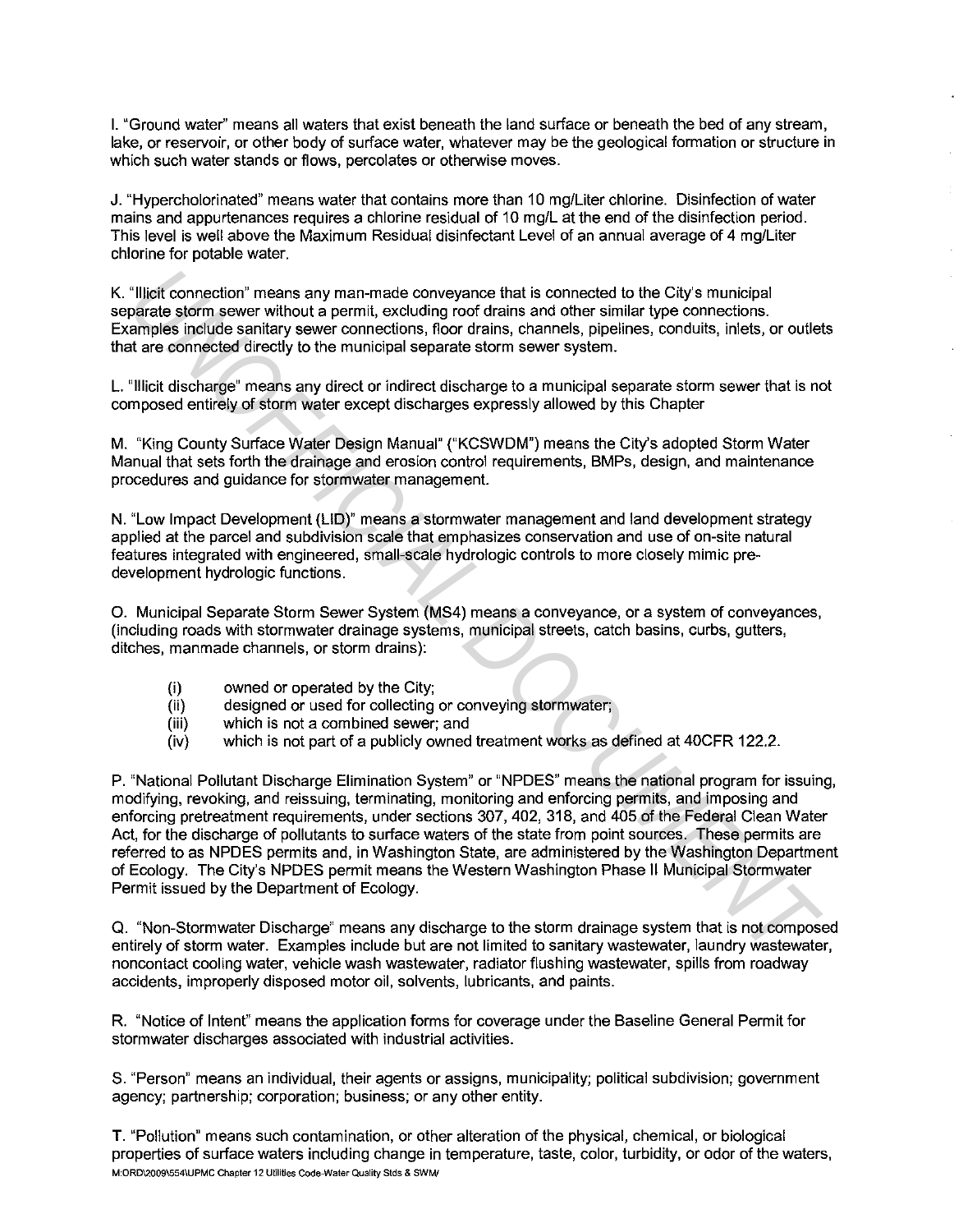or such discharge of any liquid, gas, solid, radioactive, or other substance into any surface waters as will or is likely to create a nuisance or render such waters harmful, detrimental or injurious to the public health, safety, or welfare or to domestic, commercial, industrial, agricultural, recreational, or other legitimate beneficial uses of the water or to livestock, wild animals, birds, fish, or other aquatic life.

U. "Source control BMP" means a BMP to prevent contaminants from entering surface and storm water and/or ground water including the modification of processes to eliminate the production or use of contaminants. Source control BMPs can be either structural or nonstructural. Structural source control BMPs involve the construction of a physical structure on-site, or other type of physical modification to a site; for example, building a covered storage area. A nonstructural source control BMP involves the modification or addition of managerial or behavioral practices; for example, using less toxic alternatives to current products or sweeping parking lots.

V. "State waste discharge permit" means an authorization, license, or equivalent control document issued by the Washington State Department of Ecology in accordance with Chapter 173-216 WAC.

W. "Storm water manual" or "manual" means the manual and supporting documents as appropriate describing best management practices, design, maintenance, procedures, and guidance for stormwater management which has been adopted by the City.

X. "Stormwater Drainage Facility" means the facilities, including the City's municipal separate storm sewer system, by which storm water is collected and /or conveyed, including but not limited to any roads with drainage, municipal streets, gutters, curbs, inlets, piped storm drains, pumping facilities, retention and detention basins, natural and human-made or altered drainage channels, reservoirs, and other drainage structures. Storm drainage systems may be both public and private. *APs* involve the construction of a physical structure o-n-sine, or drift type of physical anotheration is a physical structure o-n-sine of physical anomatom is a physical structure o-sine of constructural source control B

Y. ""Storm water" means water runoff during and following precipitation and snowmelt events, including surface runoff and drainage.

Z. "Treatment BMP" means a BMP intended to remove contaminants once they are already contained in storm water. Examples of treatment BMPs include oil/water separators, biofiltration swales, and wetsettling basins.

# **12.10.030 Discharges into City of University Place waters.**

A. Illicit Discharges Prohibited.

1. It is unlawful for any person to make any illicit discharge or to discharge anypollution or contaminants into the City's MS4 or waters of the State except as provided by this Chapter. Contaminants include, but are not limited to, the following:

a. Trash or debris;

b. Construction materials;

c. Petroleum products including but not limited to oil, gasoline, grease, fuel oil, heating oil;

d. Antifreeze and other automotive products;

e. Metals in either particulate or dissolved form;

f. Flammable or explosive materials;

g. Radioactive material;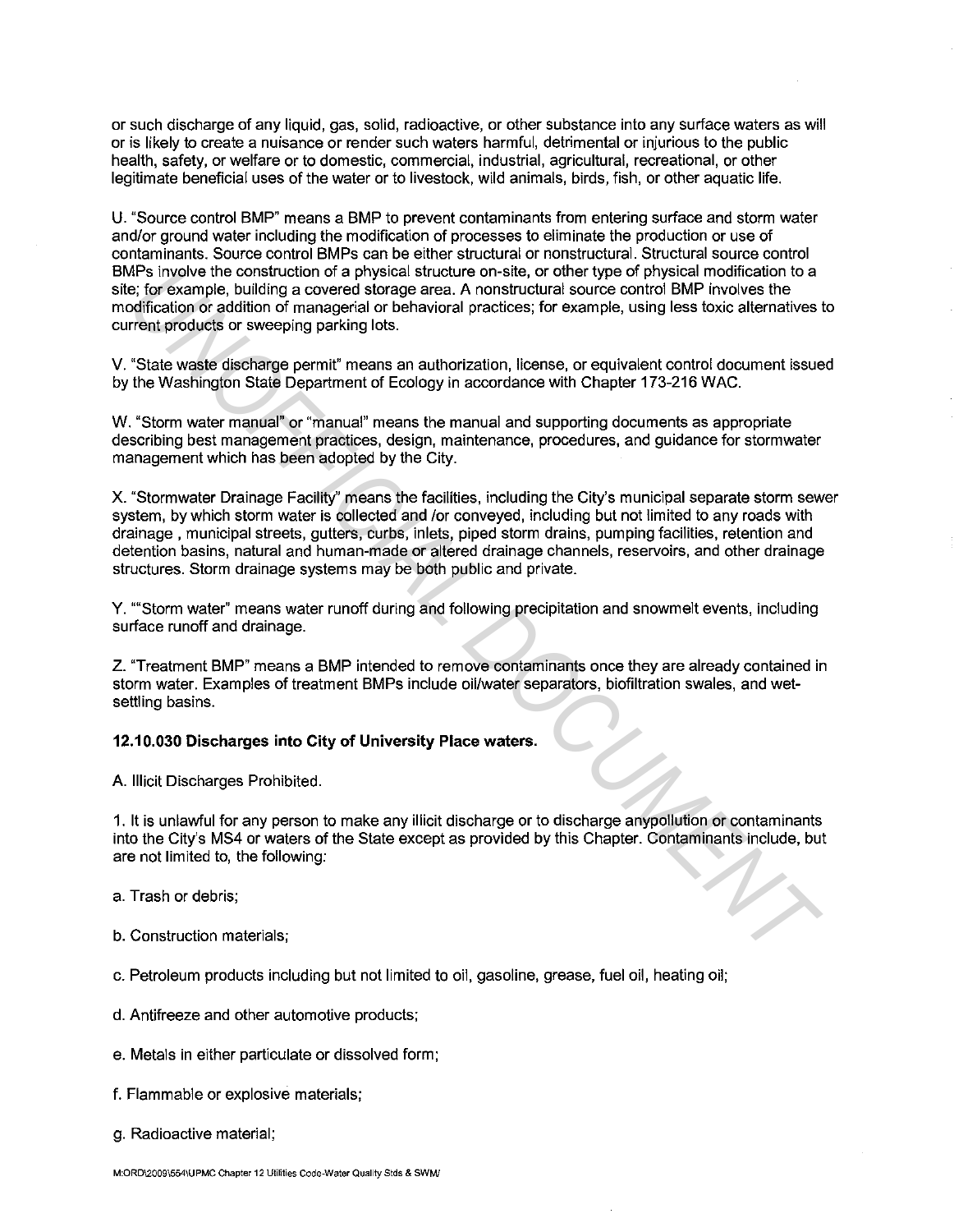#### h. Batteries;

- i. Acids, alkalis, or bases;
- j. Paints, stains, resins, lacquers, or varnishes;
- k. Degreasers and/or solvents;
- I. Drain cleaners;
- m. Pesticides, herbicides, or fertilizers;
- n. Steam cleaning wastes;
- o. Soaps, detergents, or ammonia;
- p. Swimming pool or spa filter backwash (diatomaceous earth);
- q. Chlorine, bromine, and other disinfectants;
- r. Heated water;
- s. Domestic animal wastes;
- t. Sewage;
- u. Recreational vehicle waste;
- v. Animal carcasses;
- w. Food wastes;
- x. Bark and other fibrous materials;
- y. Collected lawn clippings, leaves, or branches;
- z. Silt, sediment, concrete, cement, or gravel;
- aa. Dyes (except as stated in subsection (C)(1) of this section); *UNOFFICIAL DOCUMENT*
- bb. Chemicals, not normally found in uncontaminated water;
- cc. any other process associated discharge except as otherwise allowed under this Chapter.
- dd. Any hazardous material or waste, not listed above.

2. Illicit Connections. The construction, use, maintenance, or continued existence of an illicit connection to convey storm water or illicit dischargesto the City's MS4 or waters of the State is prohibited. This prohibition expressly includes, without limitation, illicit connections made in the past, regardless of whether the connection was permissible under law or practices applicable or prevailing at the time of connection.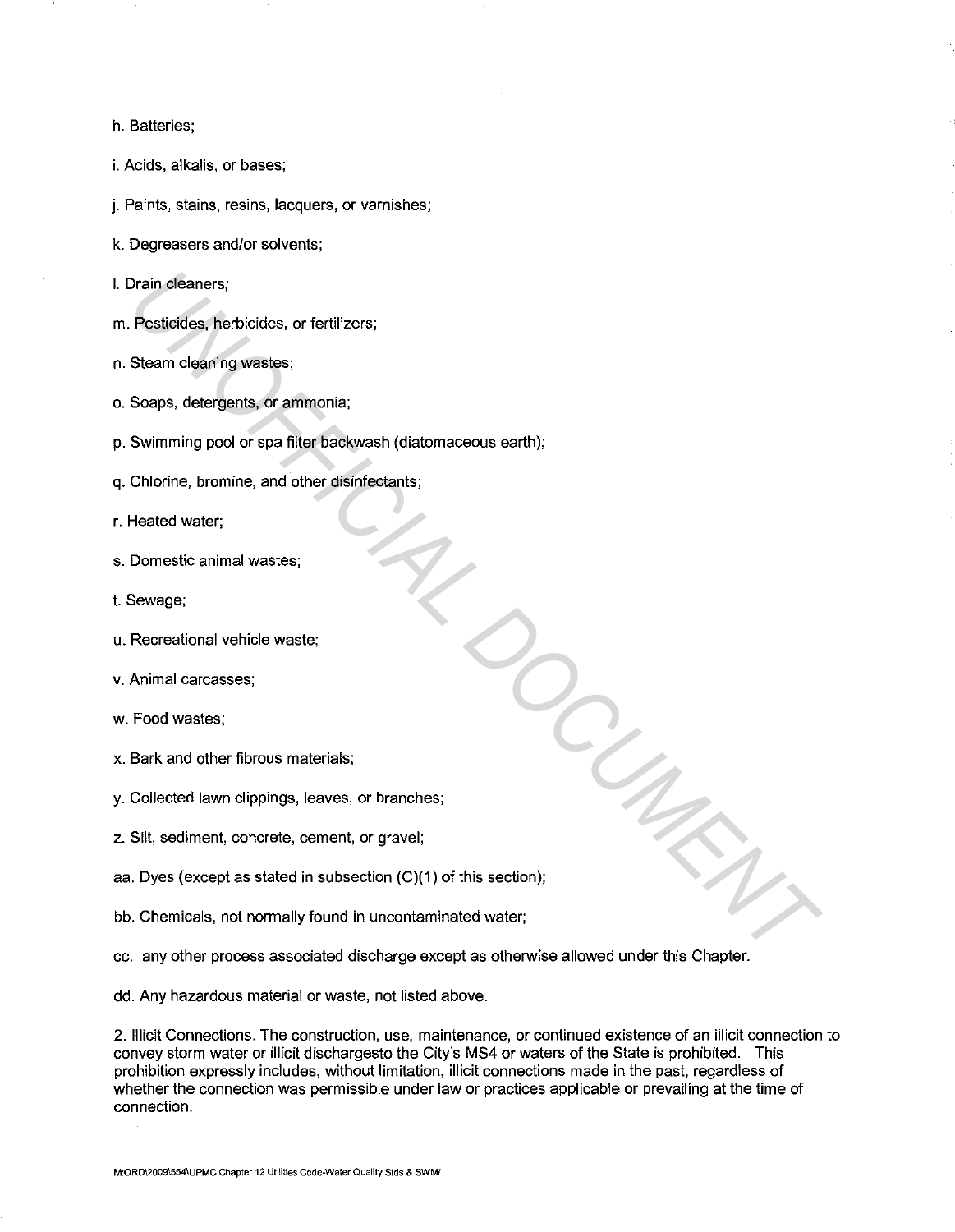B. Allowable Discharges. The following types of discharges shall not be considered illicit discharges for the purpose of this chapter unless the director determines that the type of discharge, whether singly or in combination with others, is causing or likely to cause significant contamination of surface water or ground water:

- 1. Diverted stream flows.
- 2. Rising ground waters.
- 3. Uncontaminated ground water infiltration as defined in 40 CFR 35.2005(20),
- 4. Uncontaminated pumped ground water,
- 5. Foundation drains,
- 6. Air conditioning condensation,
- 7. Irrigation water from agricultural sources that is comingled with urban stormwater,
- 8. Springs,
- 9. Water from crawl space pumps,
- 10. Footing drains,
- 11 . Flows from riparian habitats and wetlands,
- 12. Discharges from emergency fire fighting activities.

C. Conditional Discharges. The following types of discharges shall not be considered an illicit discharge for the purposes of this chapter so long as the conditions stated in this section are met, and unless the director determines that the type of discharge, whether singly or in combination with others, is causing or is likely to cause significant contamination of surface water or ground water:

- 1. Potable water, including water from water line flushing, hyperchlorinated water line flushing, fire hydrant system flushing, and pipeline hydrostatic test water. Planned discharges shall be dechlorinated to a concentration of 0.1 ppm or less, pH-adjusted if necessary and in volumes and velocities controlled to prevent re-suspension of sediments in the stormwater system.
- 2. Lawn watering and other irrigation runoff, if minimized to the extent possible.
- 3. Dye testing, upon notification to the Department at least one day in advance.
- 4. Dechlorinated swimming pool discharges. Planned discharges shall be dechlorinated to a concentration of 0.1 ppm or less, pH-adjusted if necessary and in volumes and velocities controlled to prevent re-suspension of sediments in the stormwater system.
- 5. Street and sidewalk wash water, water used to control dust, and routine external building wash so long as there is no use of detergents and runoff is minimized to the extent possible. At active construction sites, street sweeping must be performed prior to washing the street.
- 6. Non-stormwater discharges covered by another NPDES permit so long as the permittee is in full compliance with all requirements of the permit, waiver, order, or other applicable laws.
- 7. Other non-stormwater discharges so long as the discharges are in compliance with a City approved stormwater pollution prevention plan.
- 8. Emergency response activities or other actions that must be undertaken immediately to avoid an imminent threat to public health or safety, so long as the person responsible for the emergency response activities can demonstrate that all steps were taken to ensure that the discharges resulting from such activities are minimized to the greatest extent possible. In addition, this person shall evaluate BMPs and the site plan, where applicable, to minimize recurrence. 4. Uncontraining dependent of the state is completed by the method of the state and the state and the state and the state and the state is completed with the state is a Syrings.<br>
To Air conditioning condensation,<br>
1. Discr

# **12.10.040 Stormwater Manual Adopted.**

The King County Surface Water Design Manual, the King County Stormwater Pollution Prevention Manual, and all associated documents referenced in UPMC 13.25.120(A) herein are hereby adopted as the City's Stormwater Manual and are hereby incorporated fully into this Chapter by this reference.

## **12.10.050 Best management practices.**

A. Best Management Practices.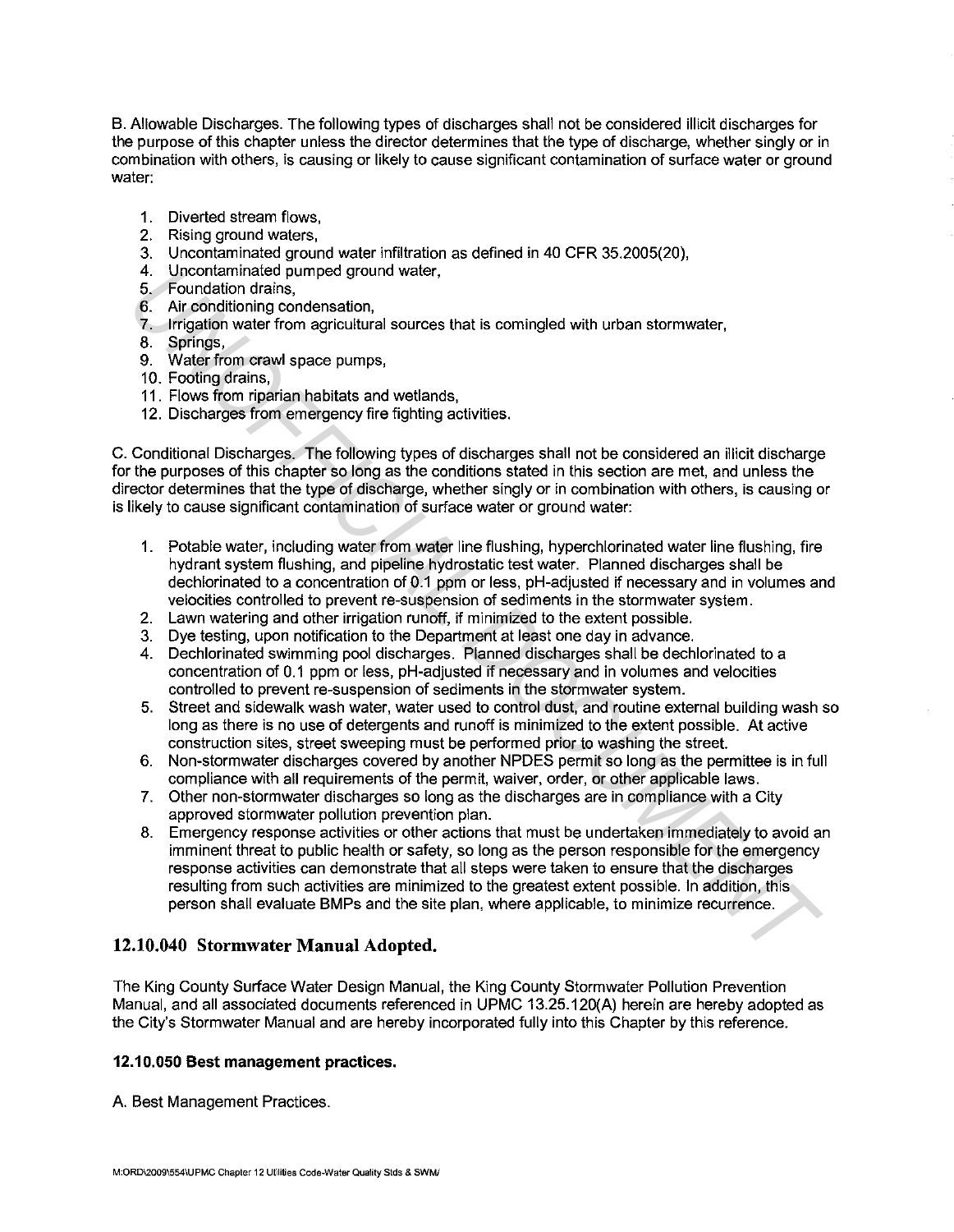1. The KCSWDM presents the BMPs and the standards and procedures for existing facilities and activities and for new development activities not covered by the city'sPublic Works Code. The manual describes the types of regulated activities; the types of contaminants generated by each activity, and the contaminant's effect on water quality; the required source control BMPs and available treatment BMPs; and a schedule for BMP implementation.

2. Property owners are responsible for the maintenance, operation and repair of stormwater facilities and the BMPs within their property. Property owners shall maintain, operate and repair these facilities in compliance with the requirements of this Chapter and the City's stormwater manual.

3. The Director shall apply and implement the BMPs within the KCSWDM as follows. The director shall first require the implementation of non-structural source control BMPs. If these are not sufficient to prevent contaminants from entering surface and storm water or ground water, the director may require implementation of structural source control BMPs or of treatment BMPs, utilizing AKART.

## B. Exemptions.

1. Persons implementing BMPs through another federal, state or local program will not be required to implement the BMPs prescribed in the city's stormwater manual, unless the director determines the alternative BMPs to be ineffective at reducing the discharge or contaminants. If the other program requires the development of a plan, the person shall make their plan available to the city upon request. Persons who qualify for exemptions include, but are not limited to, persons who are:

a. Required to obtain a general or individual NPDES permit for storm water discharges from the Washington State Department of Ecology;

b. Implementing and maintaining, as scheduled, a Pierce County conservation district- approved farm management plan;

c. Permitted under a Washington State Department of Ecology NPDES general or individual permit for commercial dairy operations;

d. Implementing BMPs in compliance with the city's zoning ordinance – development standards: animals, home occupation, home industry;

e. Implementing BMPs in compliance with the management program of the county's municipal NPDES permit;

f. Engaged in forest practices, with the exception of Class IV, and Class IV-A special general forest practices. This section will apply to Class IV general forest practices occurring on lands platted after January 1, 1960, or on lands being converted to another use, or where the activity is taking place in areas designated by the Washington State Department of Natural Resources as "lands with a likelihood of future conversion"; or regulatory authority is otherwise provided to local government by RCW 76.09.240; or mpliance with the requirements of this Chapter and the City's stormwater manual.<br>The Director's shall apply and implement the BMPs within the KCSWDM as follows. The director shall<br>the pice of the first propy and implementa

g. Identified by the director as being exempt from this section.

2. Persons conducting normal single-family residential activities will not be required to implement the BMPs prescribed in the city's manual, unless the director determines that these activities pose a hazard to public health, safety, or welfare, endanger any property, or adversely affect the safety and operation of city right-of-way, utilities, and/or other property owned or maintained by the city.

## **12.10.060 Administration.**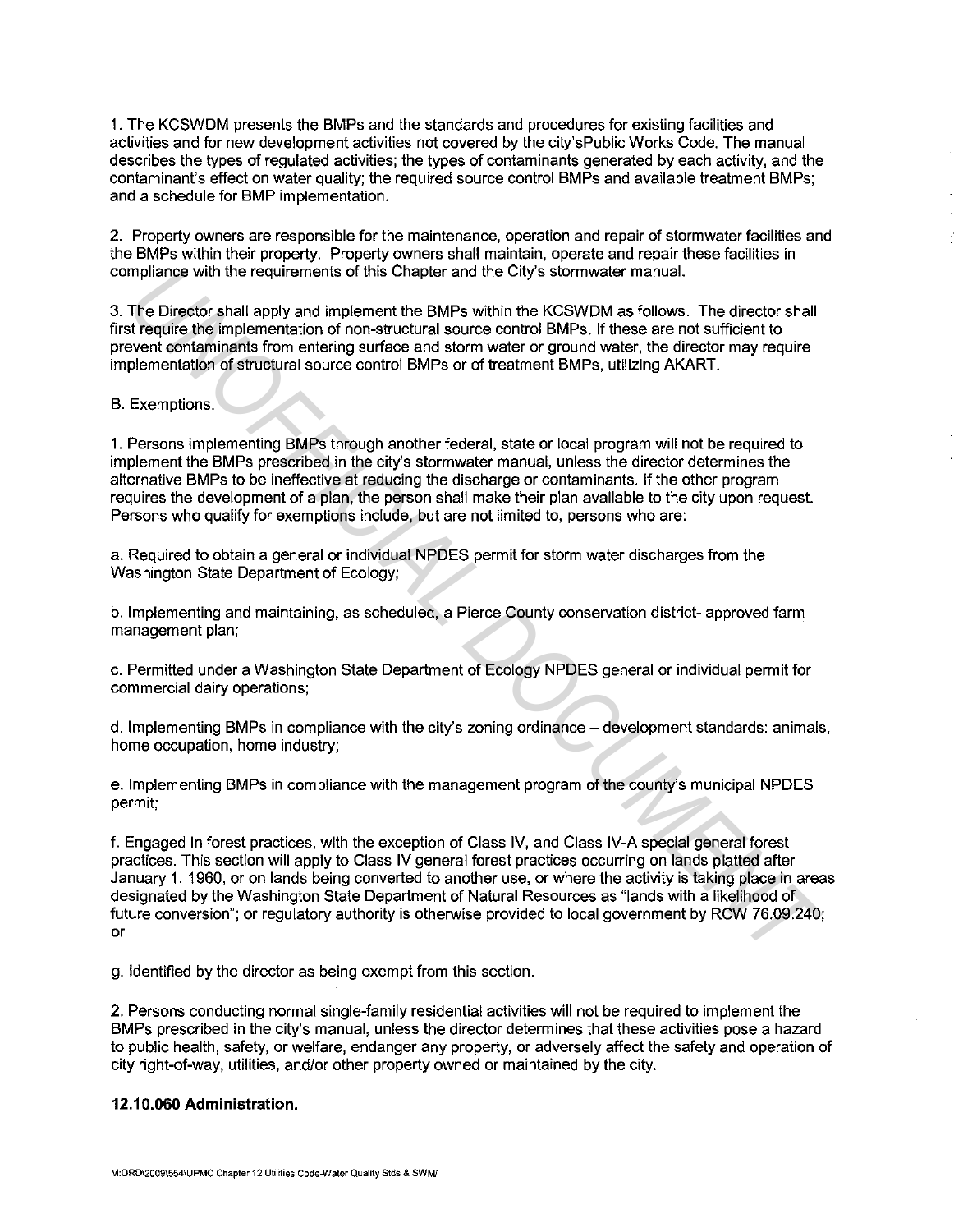The director is authorized to promulgate and adopt administrative rules and regulations for the purpose of implementing and enforcing the provisions of this chapter. The director will coordinate the implementation and enforcement of this chapter with other public entities as applicable.

# **12.10.070 Inspections.**

A The director is authorized to develop inspection procedures and requirements for all stormwater facilities and to make such inspections and take such actions as may be required to enforce the provisions of this chapter.

B The director is authorized enter at all reasonable times in or upon any property to inspect the property and the storm water facility, observe best management practices, review maintenance records, or examine or sample surface and storm water or ground water as often as may be necessary to determine compliance with this chapter. Prior to such entry, the director shall obtain permission to enter the premises unless a hazard exists as set forth in 12.10.060. If entry is refused the City shall have recourse via every remedy provided by law to secure entry.

C When the director has reason to believe that any person is violating this chapter, the director may require the violator to sample and analyze any discharge, surface and storm water, ground water, and/or sediment, in accordance with sampling and analytical procedures or requirements determined by the director. If the violator is required to complete this sampling and analysis, a copy of the analysis shall be provided to the department.

## **12.10.080 Hazards.**

Whenever the director determines that any violation of this chapter poses a hazard to public health, safety, or welfare, endangers any property, or adversely affects the safety and operation of city right-ofway, utilities, and/or other property owned or maintained by the city, the person holding title to the subject property, and/or other person or agent in control of said property, upon receipt of notice in writing from the director shall within the period specified therein address the cause of the hazardous situation in conformance with the requirements of this chapter.

Notwithstanding any other provisions of this chapter, whenever it appears to the director that conditions covered by this chapter exist requiring immediate action to protect the public health and/or safety, the director is authorized to enter at all times in or upon any such property, public or private, for the purpose of inspecting, investigating, and correcting such emergency conditions. The director may without prior notice issue an emergency order for the immediate discontinuance of any activity leading to the emergency condition, including but not limited to, suspending and discontinuing the access to the City's MS4. The director is authorized to develop inspection procedures and requirements for all stormwater<br>illiges and to make such inspection is and take such as any be requirements for all stormwater<br>whisps of this chapter.<br>The dir

# **12.10.090 Enforcement.**

A. The Director is authorized to carry out enforcement actions pursuant to the enforcement and penalty provisions of this chapter and Chapter 1.20 UPMC. The director is authorized to enforce against prohibited illicit discharges, prohibited illicit connections, and other violations of this chapter.

B. The Director shall gain compliance with this chapter by requiring the implementation of operational BMPs and, when necessary, AKART. The director shall initially rely on education and informational assistance as much as possible to gain compliance with this chapter, unless the director determines a violation is a result of an intentional act or poses a hazard as defined in UPMC 12.10.060.

C. The Director may order the correction or discontinuance of any unsafe condition or operation or correction of any violation of this Chapter. Any order issued by the Director may be appealed to the City's Hearings Examiner within 14 days of the order in accordance with the provisions of UPMC 1.20. Such an **M:ORD\2009\554\UPMC Chapter 12 Utilities Code-Water Quality Stds & SWM/**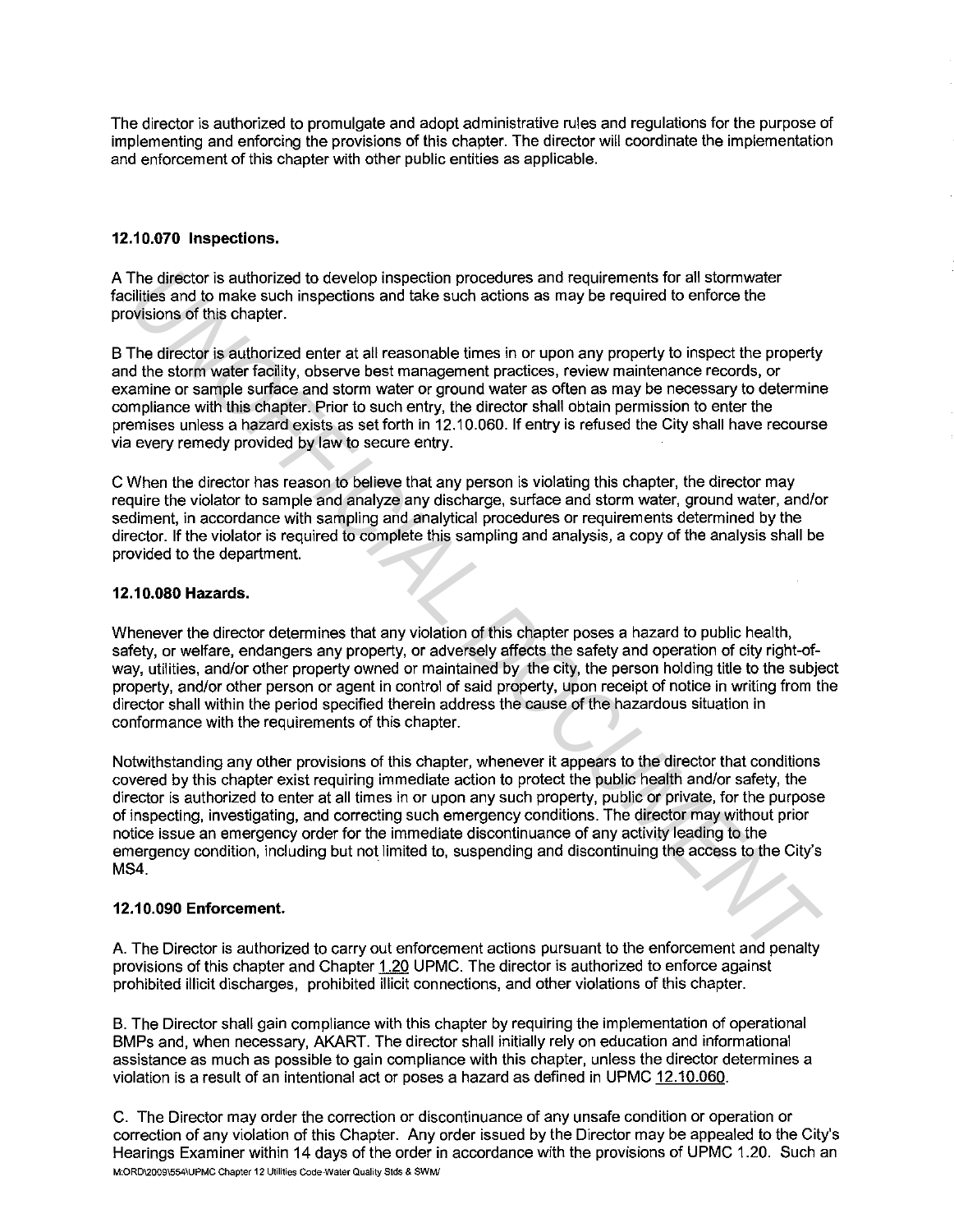appeal does not stay the requirement to comply with the order, and in particular any emergency order issued under UPMC 12.10.080.

D. In addition to or in the alternative to a correction order or civil infraction, the Director may issue a Notice of Civil Violation for a violation of this Chapter with a penalty of up to \$10,000, based upon the factors set forth in UPMC 12.10.100.

E. In addition to or in the alternative to a correction order or Notice of Civil Violation, the Director may issue a civil infraction for a violation of this Chapter, with a penalty in an amount of \$100 per violation for minor violations, and \$1,000 per violation for significant violations. Each day the violation shall continue shall constitute a separate violation. A minor violation shall be one in which the damage or risk to the public or water quality is low and the violator acted unknowingly or in good faith. A significant violation is one in which the damage or risk to the public or water quality is great or is a repeat violation or the violator acted in bad faith. tue a civil infraction for a violation of this Chapter, with a penalty in an amount of \$100 per violation for significant violations. Each day the violation feat llomotion for avidents and strip of the Chapter of the Chap

F. In addition to any other penalty or method of enforcement, the prosecuting attorney may bring actions for injunctive or other relief to enforce this Chapter.

# **12.10.100 Civil penalties.**

The enforcement provisions for water quality are intended to encourage compliance with this chapter. To achieve this, violators will be required to take corrective action and comply with the requirements of this chapter, and may be required to pay a civil penalty for the redress of ecological, recreational, and economic values lost or damaged due to the unlawful action.

A. The provisions in this section are in addition to and not in lieu of any other penalty, sanction or right of action provided by law.

B. Any person in violation of this chapter may be subject to civil penalties assessed as follows:

An amount, not to exceed \$10,000, that is reasonable based upon the nature and gravity of the violation, the cost to the City of enforcing this Chapter against the violator, and the economic benefit derived from the violation by the violator.

C. Any person who, through an act of commission or omission, aids or abets in a violation shall be considered to have committed the violation for the purposes of the civil penalty.

D. Each violator is jointly and severally liable for a violation of this chapter. The director may take enforcement action, in whole or in part, against any violator or against each violator. The decisions whether to take enforcement action, what type of action to take, and which person to take action against, are all entirely within the director's discretion. Factors to be used in taking such enforcement actions and determining equitable allocation of damages, costs, and expenses shall be:

1. Awareness of the violation;

2. Ability to correct the violation;

3. Cooperation with government agencies;

4. Degree of impact or potential threat to water or sediment quality, human health or safety, or the environment.

E. Penalties may be reduced based upon one or more of the other following mitigating factors: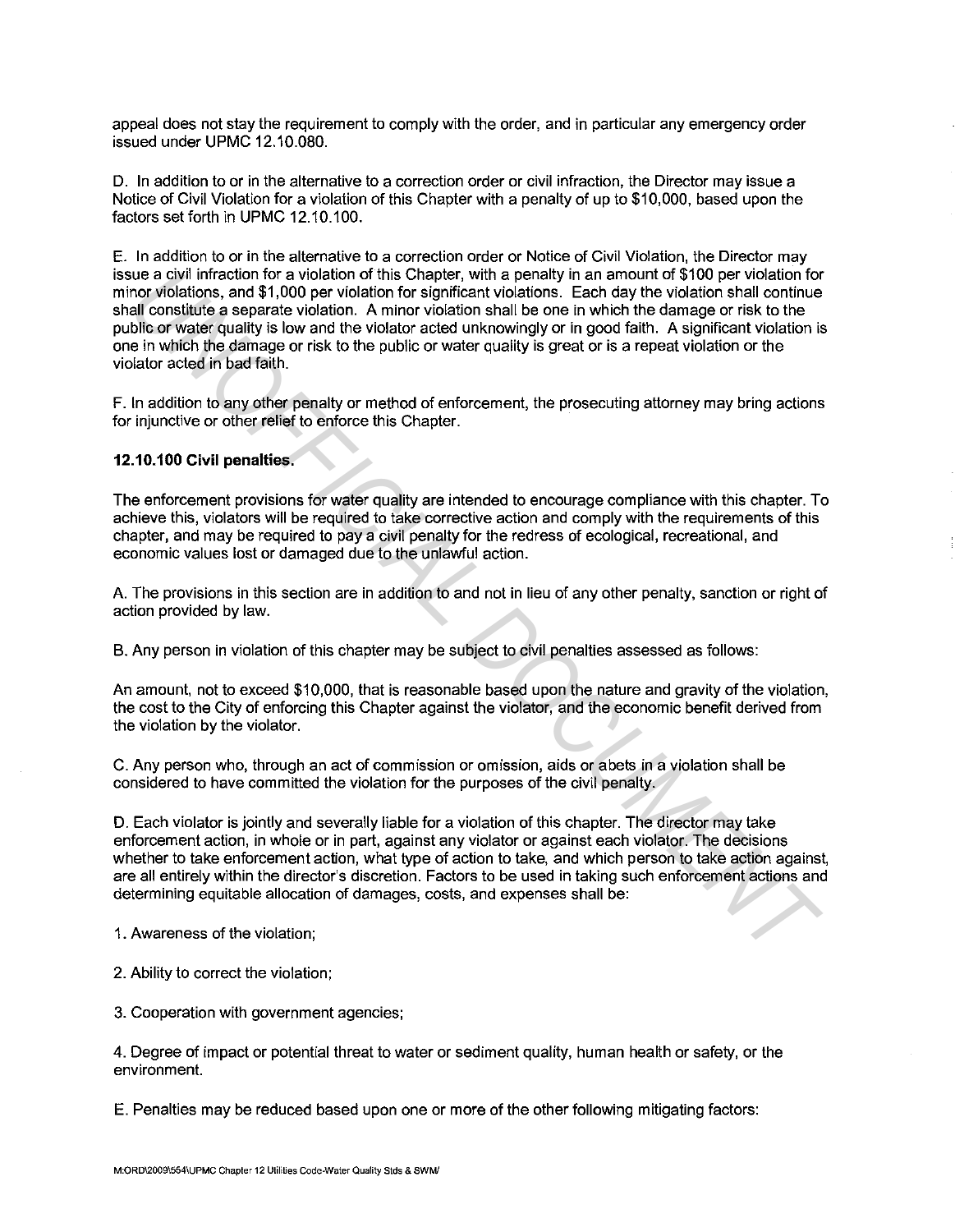1. The person responded to city attempts to contact the person and cooperated with efforts to correct the violation;

2. The person showed due diligence and/or substantial progress in correcting the violation; or

3. An unknown person was the primary cause of the violation.

Payment of a monetary penalty pursuant to this chapter does not relieve the person of the duty to correct the violation.

F. All civil penalties recovered during the enforcement of this chapter shall be deposited into the surface water management fund and shall be used for the protection of surface and storm water or ground water as set forth in this chapter, through education or enhanced implementation.

#### **12.10.110 Criminal penalty.**

Any willful violation of an order issued pursuant to UPMC 12.10.080 or 12.10.090 for which a criminal penalty is not prescribed by state law is a misdemeanor.

12.10.120 Discharges of pollutants into municipal separate storm sewer system-Liability for expenses.

Any person responsible for any pollutant discharge into the City's municipal separate storm sewer system who fails to immediately collect, remove, contain, treat, or disperse such pollutant materials at the director's request is responsible for the necessary expenses incurred by the City in carrying out the abatement of the pollution, including the collection, removal, containment, treatment, or disposal of such materials.

#### **12.10.130 Private wells prohibited.**

Except for the replacement of an existing non-contaminated water well, no person shall hereafter drill or install, or cause to be drilled, a nonpublic domestic water supply well, as defined in Chapter 173.160 WAC (Minimum Standards for Construction and Maintenance of Wells), within the following area located within the city of University Place: the area bounded by Orchard Street to the east; by 44th Street West, if extended, (and also the city limits at this location) to the north; by Cirque Drive to the south; and by Leach Creek on the west. Any replacement well must comply with all state and local laws and regulations and must be tested for the presence of landfill contaminants as noted in Table 3 of the Tacoma Landfill Consent Decree Scope of Work. given the massing perilary paralar to this draptic cocositot runive are posted on the day of once<br>All civil peralties recovered during the enforcement of this chapter shall be deposited into the surface<br>at All civil peralt

#### **12.10.140 Construction- Intent.**

This chapter is enacted as an exercise of the City's power to protect and preserve the public health, safety and welfare. Its provision shall be exempted from the rule of strict construction and shall be liberally construed to give full effect to the objectives and purposes for which it was enacted. This chapter is not enacted to create or otherwise establish or designate any particular class or group of persons who will or should be especially protected or benefited by the terms of this chapter.

The primary obligation of compliance with this chapter is placed upon the person holding title to the property. Nothing contained in this chapter is intended to be or shall be construed to create or form a basis for liability for the city, the department, its officers, employees or agents for any injury or damage resulting from the failure of the person holding title to the property to comply with the provisions of this chapter, or by reason or in consequence of any act or omission in connection with the implementation or enforcement of this chapter by the city, department, its officers, employees or agents.

**Section 2.** Severability. If any section, sentence, clause or phrase of this ordinance should be held to be invalid or unconstitutional by a court of competent jurisdiction, such invalidity or